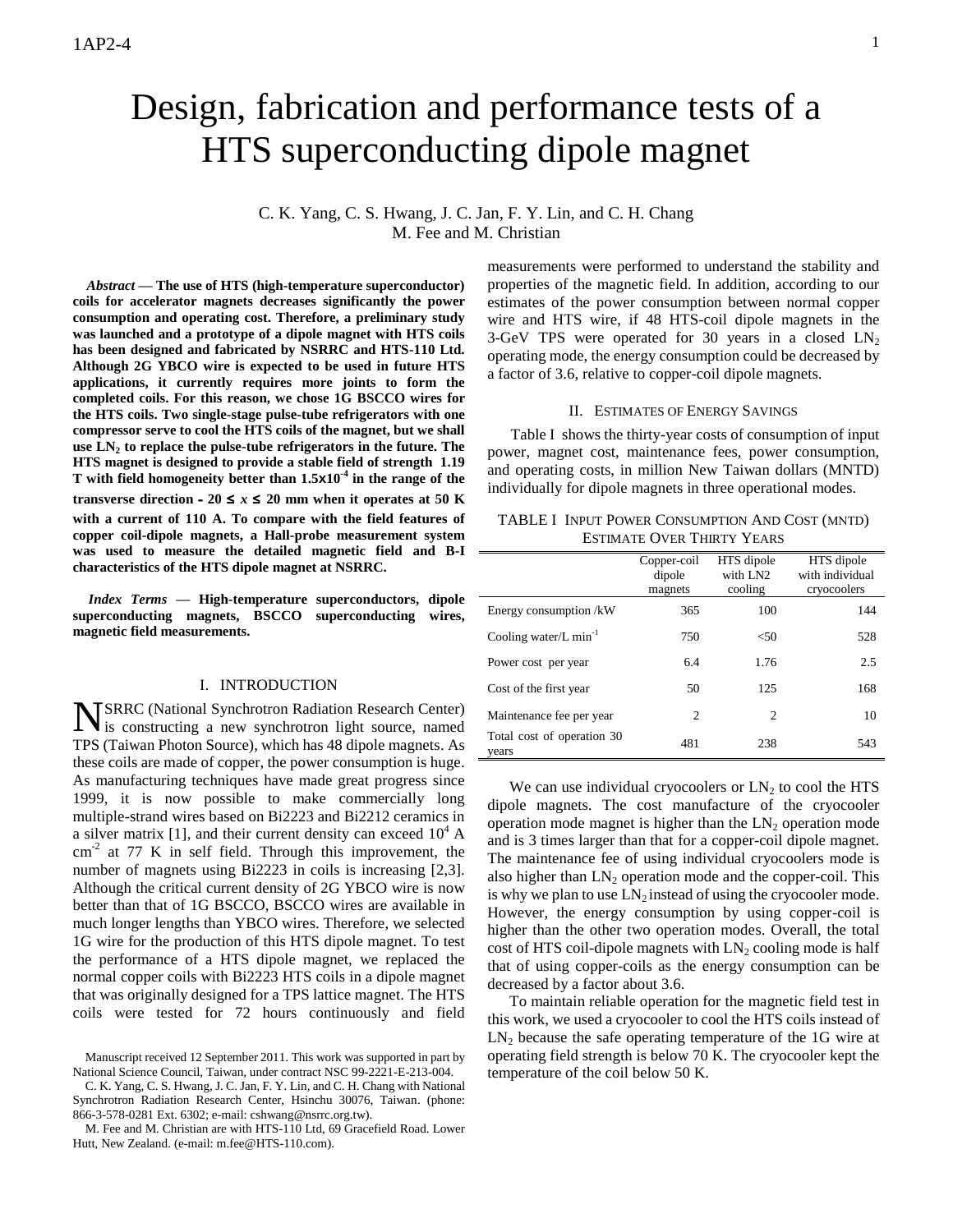#### III. DESIGN OF THE DIPOLE MAGNET

#### *A. Design of the magnet yoke*

The TPS storage-ring bending dipole is a magnet of type H. Figure 1 shows a cross section of a TPS magnet [4]. This figure shows only the upper half as magnet is symmetrical in the horizontal plane. The yoke was made of low-carbon steel, assembled from 1 mm steel laminations and the copper coils comprised two double-layer, multi-turn copper pancake coils, mounted on the yoke. A 6 mm 45° chamfer at the ends of the pole tips suppressed the sextupole field components. The pole gap is 46 mm pole face width is 172 mm. This magnet provides a bending angle of  $7.5^\circ$  and a bending radius of  $8.4033$  m along the path of the particle orbit of arc length 1.1 m. The central field is 1.191 T at 615 A for a beam energy of 3 GeV. After using a Hall-probe system to measure the performance of the magnetic field, we removed the copper coils of this magnet and sent it to HTS-110 Ltd (Lower Hutt, New Zealand), where the HTS coils were manufactured to replace the copper coils.



Fig. 1. Cross section of TPS storage ring bending dipole magnet.

### *B. Design of the HTS coils and force level*

To design the HTS coils, we developed both 2D planar and 3D magnetic models with the same yoke dimensions and BH data for the yoke iron. The software package FEMM (Finite-Element Magnetic Modeling) and the magneto-static package Opera [5] were used for the 2D and 3D models. The 2D model was used to ensure that replacement of the low current-density copper coils with high current-density HTS coils would have a negligible effect on the field and its homogeneity, and to determine that ferrous flux-diverters would be useful to protect the HTS coils from excessive perpendicular fields. The 3D model was developed to confirm preliminary results from the 2D analysis, to optimize the dimensions of the flux-deflectors around the entire path of the coil pack, and to calculate the Lorentz and other magnetic forces on the coil pack when the dipole is operated at full field.

According to the simulation results, double pancake with 128 turns per layer were chosen. We chose type HT-SS wire, offered by Sumitomo Electric Industries, because type H has the highest engineering current density within the DI-BSCCO family, and type HT-SS has the best mechanical properties within the type H family [6]. The wire is in the shape of a tape 4.5mm wide and 0.3mm thick and its critical current  $I_c$  is larger than 160A (77K, self field, end-to-end).

In our design, the radial outward force on the coil pack is approximately 16 N/cm around the pack, and the maximum value of vertical force is nearly 20N/cm. Due to the weight of

## *C. Design of the cryostat and cryocooler connection*

 The upper and lower coil-packs are each installed in a separate cryostat. Figure 2 shows the exploded view of one the cryostat with a coil-pack enclosed. This cryostat consists of a thick-walled aluminum section with O-ring groves at top and bottom, attached to two 4 mm stainless plates that form the upper and lower faces of the cryostats. At the ends of these cryostats, where they extend out of the yoke, there are flat faces (also O-ring grooved) positioned to connect to the rectangular end-blocks. Openings in these faces allow the copper cold-bus to protrude through for connection to the cold-heads and also allow access for current-leads and sensor wiring.



Fig. 2. Exploded view of one of the cryostat with a coil-pack enclosed.

The upper and lower coil-packs are connected to the cryocooler cold heads via flexible high-purity copper straps, to minimize any vibration transfer from the cryocooler cold heads to the coils. These two coil-packs are mounted on rigid G10 supports. In spite of the combined mass of approximately 90 kg, they are only connected to the cryocooler cold heads via flexible straps, so the vibration of the coil-packs is significantly less than 3 μm. Since the magnetic field at the pole is very insensitive to coil-pack movements, the vibration in the coil-pack has a negligible effect on magnetic field quality.

#### *D. Assembly*

Cryostat-halves were mounted into the pole-halves, then assembled together. The coils were connected together with superconducting leads and to the current tabs on the end-blocks with resistive current leads. Finally, connections were made between the cold-buses and cryocooler cold heads. Figure 3 shows the photo of the finished retrofitted dipole magnet with original yoke, cryostat, and cold head.



Fig. 3. HTS dipole magnet and the Hall probe measurement system.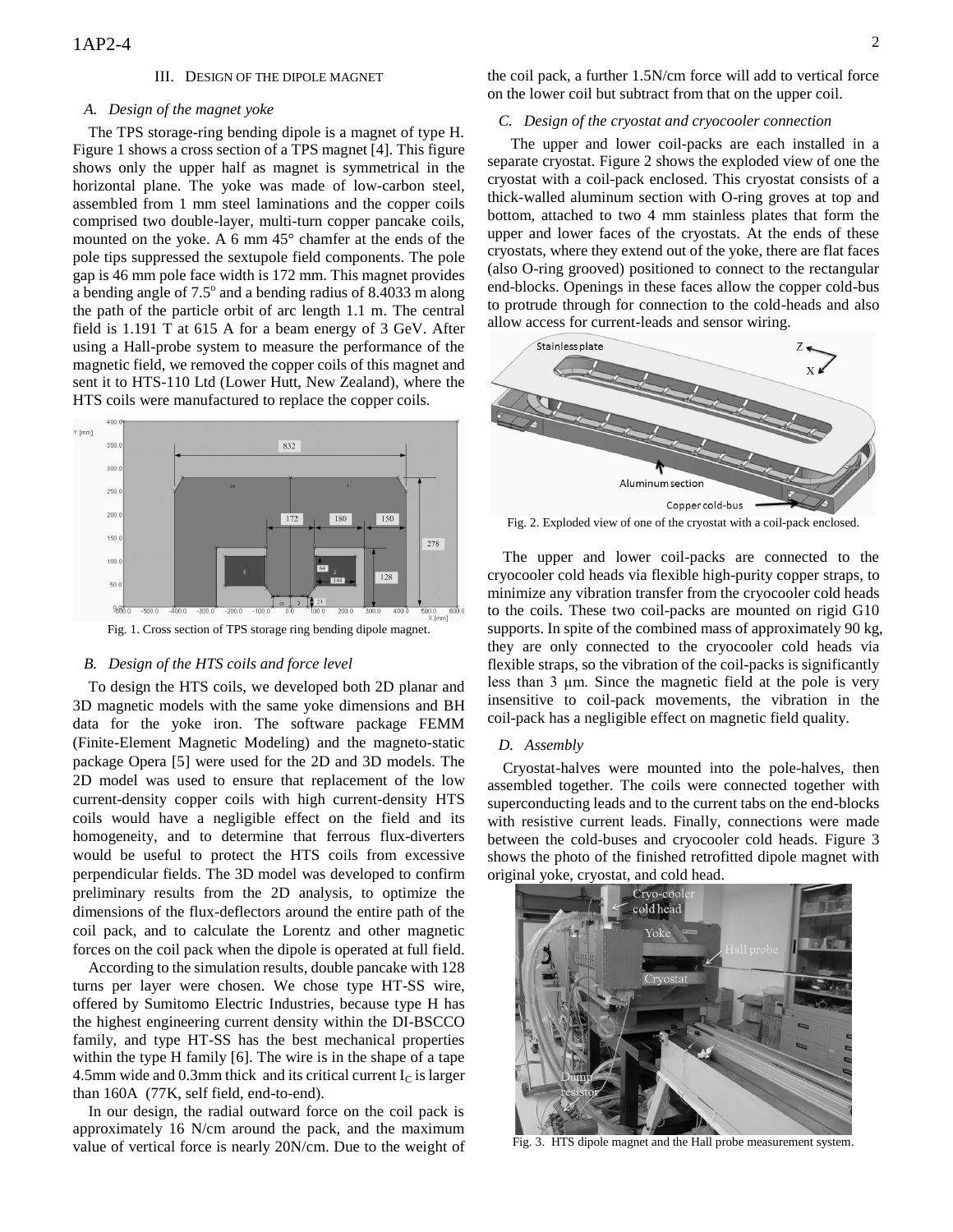#### *E. Quench protection system*

This magnet employs three protective systems to detect and avoid possible quench of the superconductor before damage could occur.

Two pairs of voltage taps detect the upper and lower coil voltages (V1 and V2) and the voltage difference between two coils, which are continuously monitored. Ten carbon-ceramic cryogenic thermometers, also continuously monitored, are located among the coils and cold bus to detect thermal variation during operation. The long-term drift of these thermometers is less than 1 mK per year over 20 years and the magnetic field error is less than 1 % in a magnetic field below 6 T.

The interlock state of a magnet monitor system becomes TRUE when the temperature of each sensor decreases through its individually set ENABLE setting. The interlock state switches to FALSE in the event that any voltage or temperature sensor reads above its DISABLE setting. The response time is less that 100 ms, which means the protection system can shut down the power supply before quench can occur. The magnet monitor displays the temperatures and voltages on its front panel and is capable of remote monitoring via RS232 serial-port communications.

The third protective system is an energy-dump circuit with resistors at room temperature, connected in parallel with the HTS coils. The dump resistor is used to absorb the magnetic energy stored in the coils in case of a fault in the power supply. It can prevent an excessive voltage increase in the coils. The magnet has an inductance approximately 1.1 H, but this value is an average as the inductance is greater at small currents because of the behavior of the iron circuit. As the energy stored in the operating magnetic field is approximately 10 kJ, we chose a dump resistor to be approximately 0.7  $\Omega$  at maximum power load 3.4 kW, which allows the current to decay with a time constant approximately 1.6 s.

#### IV. EXPERIMENTAL SETUP

We used a helium leak detector (Model ASM 182 TD+, Alcatel Vacuum Technology Corporation) to measure the rate of leakage of the cryostat. Although o-rings seal the vacuum in the cryostat, evident leaks occur at just four locations, and these leakage rates are all less than  $7.7 \times 10^{-10}$  mbar L s<sup>-1</sup>.

A turbomolecular pumping station (Varian Inc.) took about 24 h to evacuate the cryostat to  $2.7x10^{-5}$  mbar. A cryocooler compressor connected to both cold heads was then activated to cool the HTS coils. The turbopump continued to pump during the cooling of the HTS coils and measurement of the magnetic field. The cryocooler compressor (model CP289c, Cryomech Inc.) has cooling capacity 28 W at 50 K and 40 W at 60 K, and can cool to 30 K with no load. About 20 h was required to cool the HTS coils from room temperature to about 45 K (depending on the thermometer locations). After cooling, the pressure in the cryostat was  $3.3x10^{-7}$  mbar.

A power supply (Agilent Model 6681A) used to charge our HTS coil dipole magnet can provide a current of 500 A and up to 8 V. The magnet monitor connected to the power supply would shut down the power supply if any local temperature, voltage across each coil pack or voltage difference between two coil packs exceeded its safe set point. To ensure that freighting the magnet had caused no problem, we increased the current in a series of conservative steps pausing between steps for several

minutes to confirm that the magnet was stable. At first we stepped the current by 1 A and verified that V1 and V2 were small. We then increased the current in step 10 A up to the operating current, pausing 15 min between steps, and verified V1, V2 and all temperatures of the HTS coils.

We used a Hall probe (Model HHP-MP, Arepoc Ltd., Slovakia) to measure the magnetic field. This probe has ranges ± 3 T of magnetic field and 1.5 to 350 K of temperature with great sensitivity and linearity. A Teslameter (Model DTM-151 Digital, Group3 Technology Ltd., Auckland New Zealand) was used to read the measurement results of the Hall probe and its resolution for 3.0 T full scale is 0.1G. The Hall probe, fixed on a 1.2-m rod and moved with a three-axis stepping motor, can be seen in Fig. 3. Hall probe mapping trajectories of two kinds were used to measure the magnetic field, and four methods to

we used the lamination mapping method to measure the magnetic field. Although the magnetic field nominally operates at 1.191 T, we undertook a soaking test for 72 h and measured the magnetic field at 1.258 T to test the stability and performance of the field of this magnet at a greater operating current. Field deviations  $\Delta$ B/B were calculated using the magnetic field at the magnet center; the magnetic field was integrated and expanded with 2-D least-square fitting to calculate the first integrated field

analyze its behavior [7]. According to the magnet construction,

# V. RESULTS

deviations  $\Delta$ (∫ Bds)/∫ Bds.

A plot of operating current versus central magnetic field during ramp the current up and down is shown in Fig. 4. These data indicate that the deviations of the central magnetic field at the same operating current are less than 1 %. The magnetic fields 1.191 and 1.258 T, at the center of the pole gap, are attained at currents 110.39 and 116.95 A respectively. The influence of iron saturation on the field becomes appreciable above 1.2 T, but that effect is not evident in Fig. 4.



Fig. 4. Operating current vs central magnetic field of the HTS coil magnet.

The result of operation uninterrupted for 72 h at the central magnetic field 1.258 T is shown in Fig. 5. The maximum variation of central field is 0.0007 T, which might come from instability of the power supply. Ten thermometers located along two coils are used to measure the temperature variations of HTS coils during a soaking test for 72 h while the magnet operated at 116.95 A. The temperature fluctuations are less than